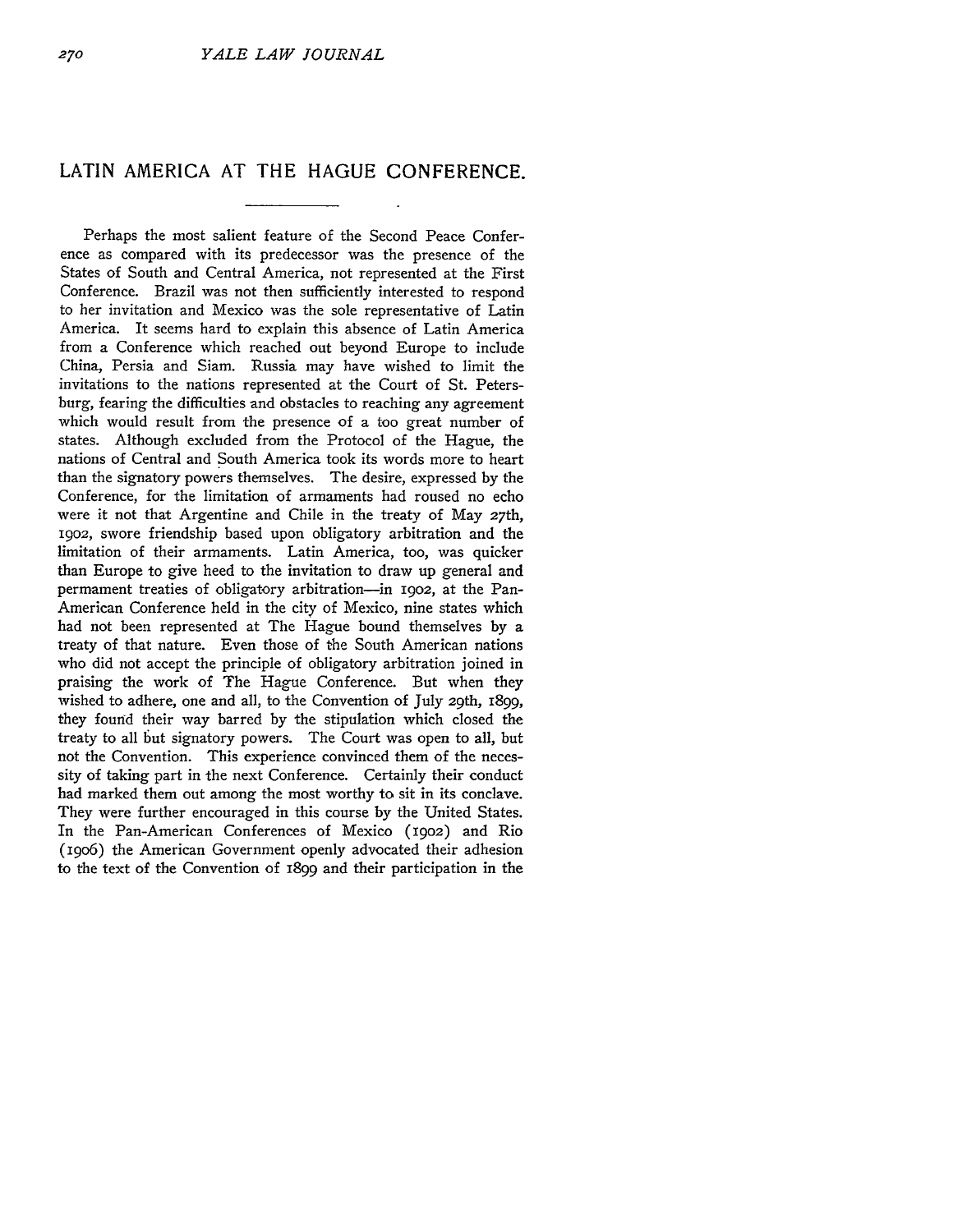coming Peace Conference. And so the family of nations in all its branches met together.

No official speech, neither that of the Dutch Minister of Foreign Affairs, nor yet that of Mr. De Nélidow touched upon this circumstance-and only incidentally, on July 16th, Count Prozor, with that fine courtesy which is native to him, thanked the new comers, in a few happy remarks, for the intellectual and moral support they brought the Conference to help it to accomplish its task. It is, however, none the less true that the presence of South and Central America constituted one of the most original characteristics of the Second Peace Conference.

For the first time Europe found herself face to face with Latin America, whose activities were to be no longer confined to the American questions treated in her Pan-American Conferences. Great was the curiosity as to what would be the attitude of this score of new comers towards Europe; the United States and one another.

The enhanced interest their presence gave the proceedings escaped no delegate and was understood throughout the world. The Conference afforded an ideal opportunity for Europe and the United States to observe the political ties and antagonisms of South and Central America. But Latin America was not content to remain an object of political curiosity alone; she made herself felt juridically as well.

At the Hague Conference, South America revealed herself in a twofold aspect-political and juridical. For the better understanding of these two phases it will be well to consider successively the relations of South and Central America: (i) Towards Europe; (2) Towards the United States; **(3)** Towards one another; (4) As regards their influence upon the formation and development of law.

#### I.-ATrITUDE TOWARDS **EUROPE.**

The countries **bf** Latin America, wonderfully favored by Nature, are too young and too poor to take advantage of their resources without the help of Europe. Immigration furnishes them men and the emission of government bonds their capital. But the instability of some of their governments, which are frequently in the throes of revolution, has often stemmed the influx of both men and money. Bankruptcies following upon political upheavals and pretended bankruptcies manipulated by adventures in control of the machinery of government have been the causes of repeated pecuniary demands on the part of the cabinets of Europe. At times these demands purporting to support the just claims of their subjects have con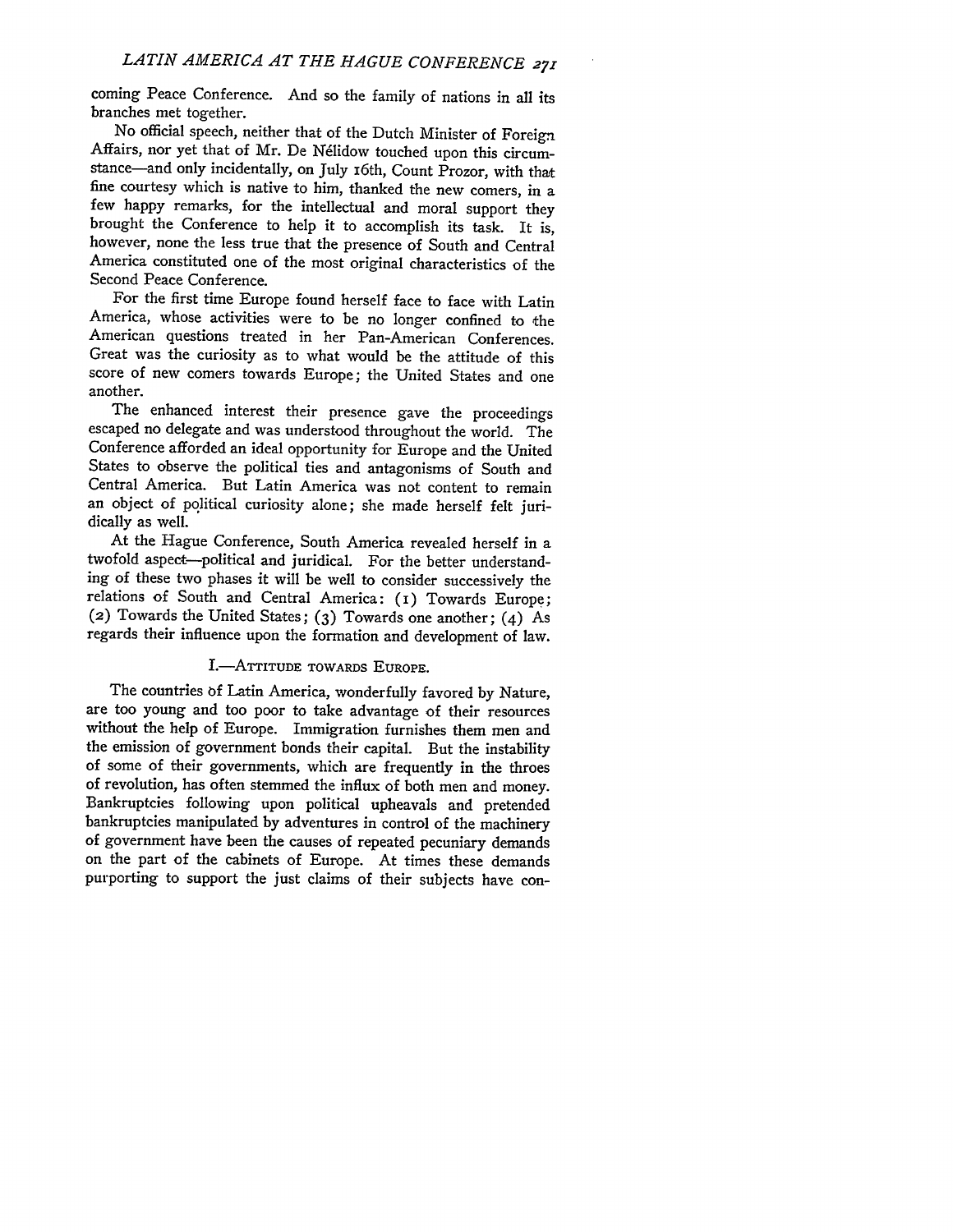cealed designs of territorial aggrandizement. They would have used the existence of debt as an excuse to pass by easy stages from the use of force to occupation, and from occupation to annexation. The Monroe Doctrine, which forbids annexation, does not-as Prof. J. B. Moore, in rectification of an error in *Wharton's Digest,* points out-stand in the way of the use of force. Many a time has Europe had recourse to force to collect her debts without ever going as far as annexation, but the growth of immigration and the expanding greed of Europe have increased the solicitude of South America. When, in 1902, England, Germany and Italy, at the end of their patience, girdled a Venezuelan port with their ships of war, Latin America was deeply moved. The Republic of Argentine gave expression to this emotion-Dr. Louis Drago, her Minister of Foreign Affairs, in his memorable note of December 29th, **19o2,** said: "In a word, the principle which the Republic of Argentine would like to see recognized is: that public debts cannot occasion armed intervention, much less the actual occupation of the territory of an American nation **by** a European power."

The United States was ready to respond to an appeal to the Monroe Doctrine, but felt no enthusiasm for the setting up of a new doctrine. At the State Deparment the suggestion of the Argentine statesman was received cordially, but non-committally. The question was brought up again at the Congress of Rio and unanimously referred for discussion to the Second Hague Conference. As the United States were expected to formulate some measure embodying the views of Latin America, they took care to reserve the right to introduce such a proposition. Dr. Drago's presence on the Argentine delegation assured the effective setting forth of his doctrine, *ne varietur*, especially as Dr. Drago had recently developed his argumentation in published articles in the *Revue generale du droit publique* and *The American Journal of International Law.* From the commencement of the Conference his strong and genial personality impressed the delegates and the presentation of his doctrine was impatiently awaited.

It occurred the i8th of July-not in the form of a proposition, but as a declaration. The First Commission was occupied in discussing the extent to which it was possible to enlarge the field of application of arbitration, when Dr. Drago seized upon the occasion to declare that public debts in the form of government bonds should not, under any circumstances, even after arbitration, be collected by force. To quote Dr. Drago's words: "Upon a memorable occasion, the Republic of Argentine proclaimed the doctrine which excludes from the American continent all military operations and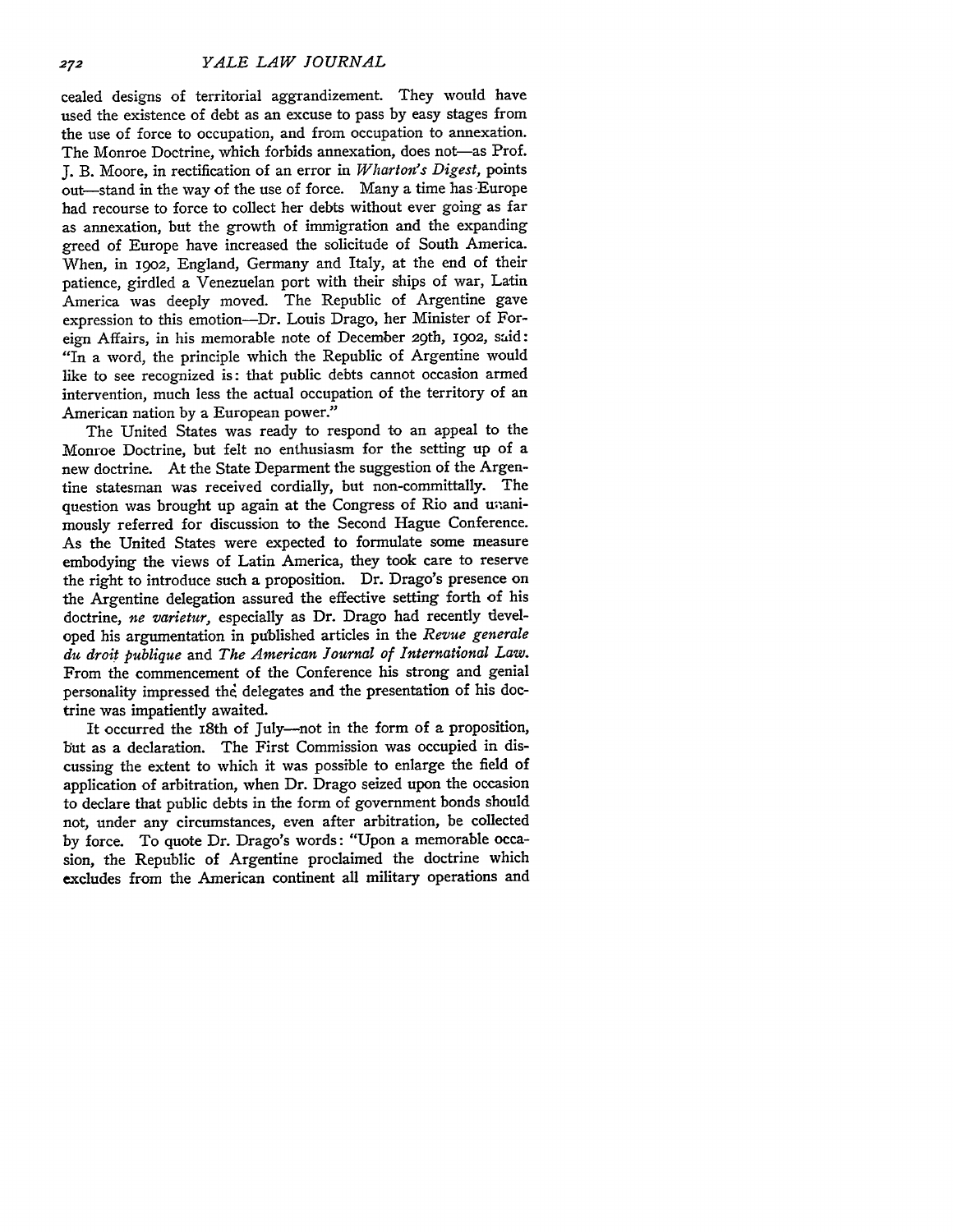### *LATIN AMERICA AT THE HAGUE CONFERENCE* **273**

territorial occupation having their origin in loans contracted by" the state. **. . .** It is with this reservation which will be duly submitted, **. . .** that the Argentine delegation accepts arbitration." As in the case of the note of December 29th, 1902, the exclusion of force in the collection of debts only applied in the case of loans contracted by the State, but the Declaration, more far-reaching than the note, not only excluded forcible collection, but even arbitration. Like the power to coin money, Dr. Drago considers the issuing of government bonds to be a sovereign act, and the State which accomplishes an act of sovereignty may not be held for any indebtedness arising from such act, for the act would then cease to be sovereign. None shall question the exercise of the State's sovereign power. The individual towards whom the state, with his acquiescence, had conducted itself as a sovereign, has no right which he' can invoke against it, either directly or through the intermediary of the State of which he is a subject. Where the right is non-existent, it is impossible to speak of a remedy or of a judgment. For the claim to the possession of a right necessarily precedes any judgment. Consequently arbitration, as well as the use of force, becomes impossible. Admitting, as we must, the logical deduction of Dr. Drago's argument, it was somewhat shocking in a peace conference to have his conclusion restrict the resort to arbitration, and the United States realized this. While Dr. Drago opposed all use of force, whatever the circumstances, in the case of government bonds, they considered government bonds to be like any other contract, passed by the State, binding upon it and susceptible of being submitted to arbitration. They submitted a proposition in which the illegality of employing force was recognized, at the same time that arbitration in such cases was made obligatory. A nation so minded would still be at liberty to resort to force in the event of a refusal to arbitrate, or failure to execute a sentence so obtained. In other words, the ultimate use of force was left as before to be resorted to by a nation upon its international responsibility, but before proceeding to such extreme measures a state must have submitted its claim to arbitration, or at least, made an offer so to do which the debtor state had left unanswered. A guarantee was obtained against the abuse of force. The motive for the use of force in such cases in the future may remain the same; that is to secure payment. The immediate cause, however, will be the refusal of the debtor state to arbitrate or its failure to conform with the sentence rendered. The great principle of obligatory arbitration has at last gained a foothold within the laws of nations.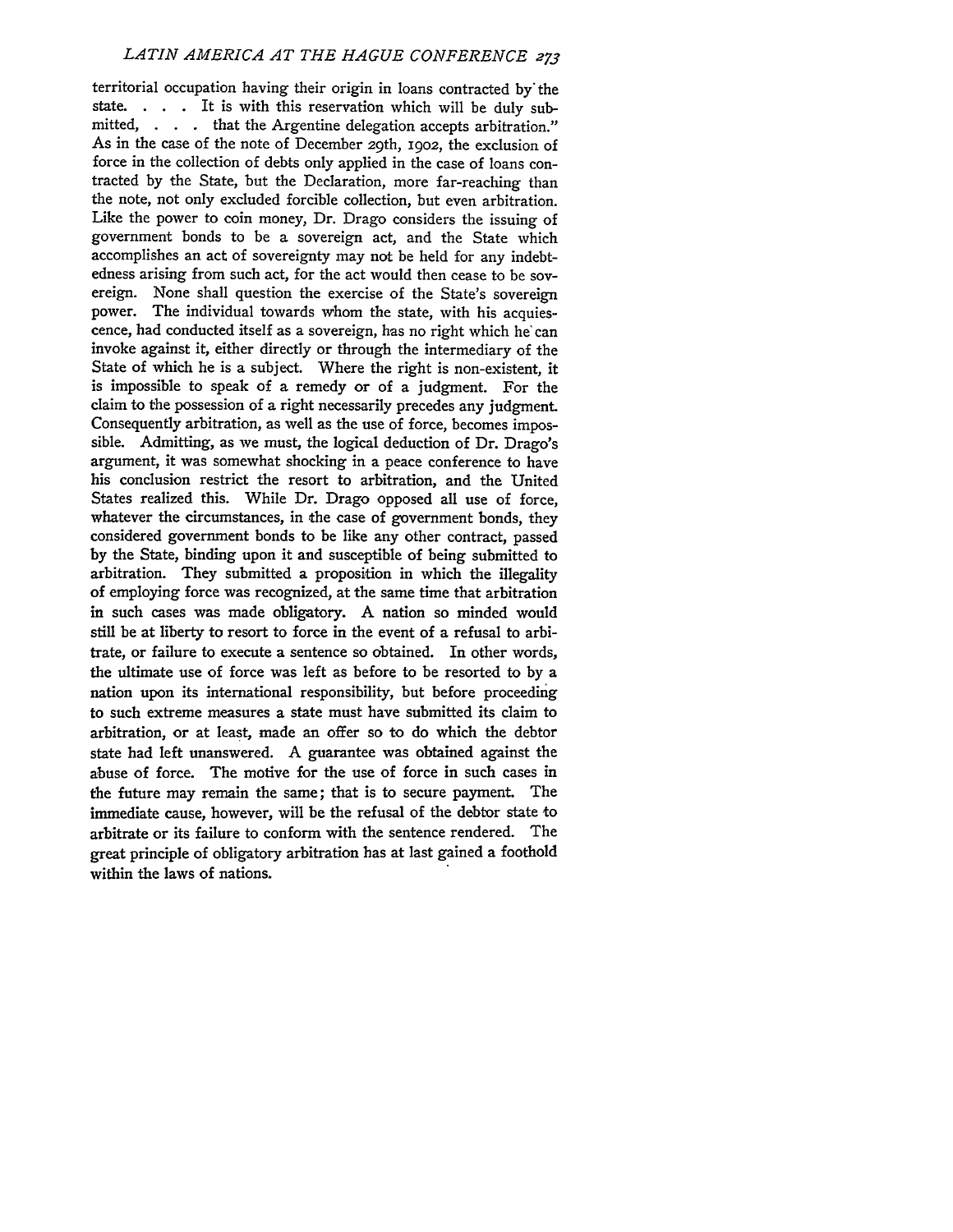Dr. Drago made a mistake in presenting before a commission of arbitration a theory restricting instead of extending arbitration. Further, he should not have brought forward reasons-for they must always be juridical and hence, open to discussion-to support a doctrine claiming to be political in its nature, and therefore not open to discussion. He thought to strengthen his contention by relying on the juridical distinction between the ordinary contract performed *jure gestions* (Act of Administration) and the contract of a government loan performed *jure imperii* (Act of Authority), but he only weakened it. For, though differing in form, both are in reality Acts of Administration,--not in the least Acts of Sovereignty. An Act of Sovereignty is a command, but an offer to deliver government bonds to foreign capitalists, is not. The state does not impose bonds on the capitalists of the foreign money market, as it does its currency within its territory. The fallacy of Dr. Drago's basing his doctrine on juridical sovereignty did not escape the learned jurist, who represented Brazil. Sr. Ruy Barbosa, in a masterly speech, outlined the history of the question, praising the initiative of Dr. Drago which gave rise to his doctrine and remarking upon the sound financial condition of Argentine and her consequent disinterestedness in the question. But Brazil could only subscribe to the pacific tendencies contained in Dr. Drago's doctrine concerning the collection of state debts. She could not admit an irresponsibility based upon sovereignty. A state which contracts a loan does not accomplish a political act, but an ordinary legal operation, and although the loan contracted is not due to a specified person, the same is true of other debts, yet no one thinks of excluding them from the domain of the law. Not content with assailing the juridical nature of the Drago Doctrine, the Brazilian Anbassador attacked its political side. It appealed to the support of the Monroe Doctrine. "What the Monroe Doctrine prohibits is only territorial occupation and annexation, not the use of force; blockades or bombardments, provided they be not followed by annexation. To make the Monroe Doctrine a shield to delinquent debtors would be to compromise it. Finally, considered from an economic point of view, the only result of the Drago Doctrine would be to close to new countries the money markets where the capital necessary to their development is to be found, and so to paralyze the very independence which the doctrine seeks to protect."

This beautiful speech made a profound impression upon the Conference. Sr. Barbosa had brought forward against the juridical side of the Drago Doctrine all the arguments which Europe could have advanced, and as for the political aspect, he had said emphatically what the United States thought, but could hardly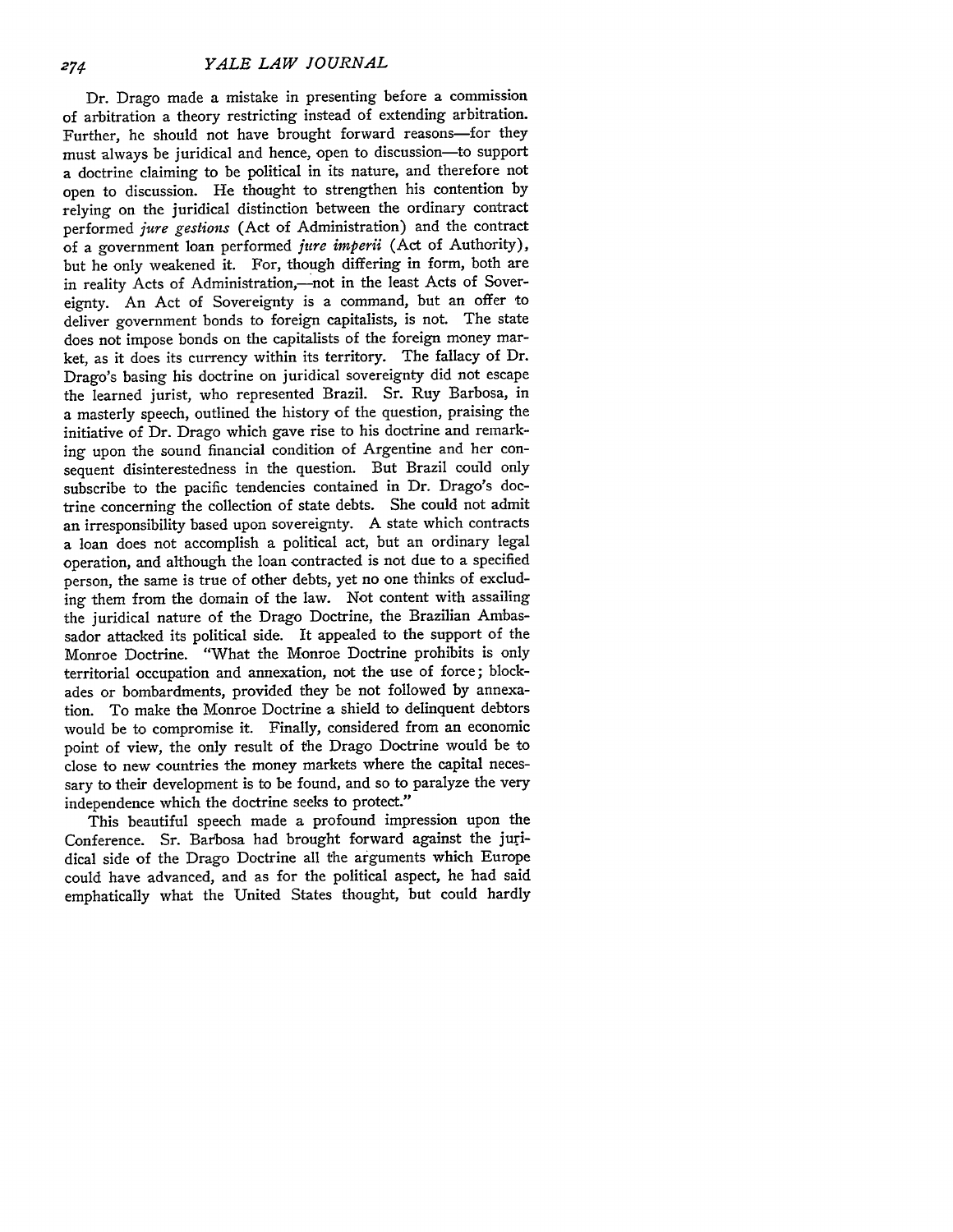### *LATIN AMERICA AT THE HAGUE CONFERENCE* **275**

express,—that the Drago Doctrine was not a simple application of the Monroe Doctrine, but an extension, and of such a nature as to cast discredit upon the original doctrine. Speaking with the authority which in such a matter could only belong to a son of South America, he demonstrated that the Drago Doctrine might be dangerous to the vital interests of Latin America.

Almost all the states of South and Central America, called upon to express their opinion, made the preliminary declaration that when the courts of the debtor state were competent to take cognizance of these claims, the resort to arbitration could only be exacted in the case of a denial of justice. Cuba, Haiti and Mexico, convinced by the arguments of the first delegate of Brazil, accepted the American proposition,\* while Argentine, Guatemala, Nicaragua and Salvador accepted with the proviso that they intended to maintain the Drago Doctrine. Chile, admitting the faculty to have recourse to the forcible collection of debt, accepted the American proposition, but wished to extend its scope to embrace all disputes of a pecuniary origin. It must, however, be remembered that Dr. Drago used his powerful influence to secure the adoption of the "Porter Proposition," and although he differed as to the extent to which the American project was applicable, his reservation secured to his country the right to exclude from its operation debts arising from government bonds.

II.--- ATTITUDE TOWARDS THE UNITED STATES.

What, apart from this question, which, although of vital interest to South America, was only an incident in the great work of the Conference, was going to be the attitude of the nations of Latin America regarding the important questions of war and peace contained in the program of the Conference? Would they entertain their own views independently of North America? Europe, coming to the Hague, confidently expected to find the states of America grouped about the United States and following their lead in almost every question. This illusion was soon dispelled. For no sooner had the Fourth Commission, which treated of maritime warfare, begun its difficult task, when it became evident that the states of South and Central America were acting upon their own initiative and that their attitude in each case was determined by their own

<sup>\*</sup>The contending powers agree not to have recourse to force of arms for the collection of debts which have their origin in contracts and which the government of one country exacts in behalf of its citizens from the governmcnt of another.

Nevertheless this agreement shall not apply in case the debtor state refuses or leaves unanswered the offer to arbitrate, or when, having accepted, it renders the drawing up of a compromise impossible, or when, after arbitration, it fails to comply with the decision.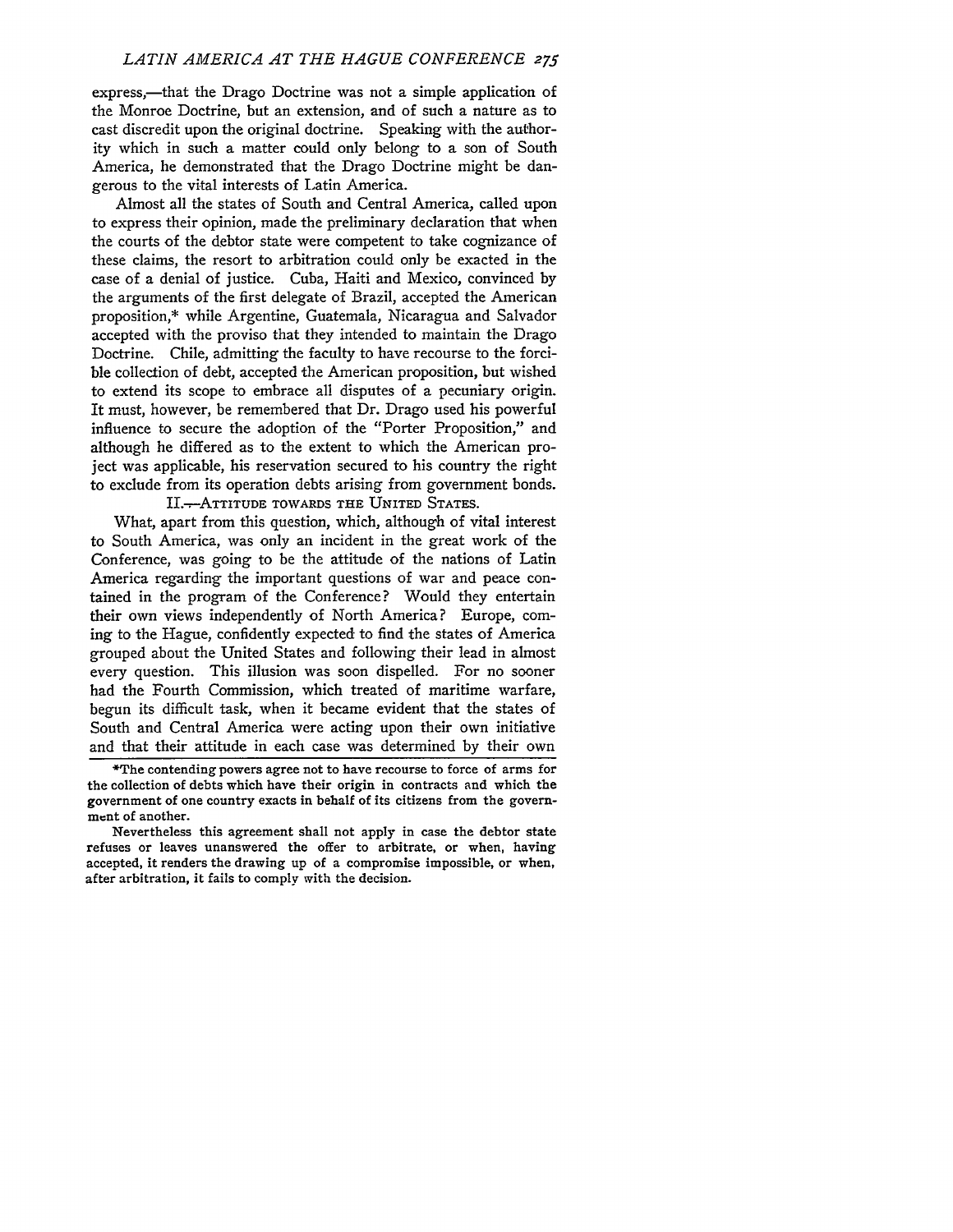understanding of how their interests lay. When Mr. Choate, carrying out the initiative of Mr. White at the First Conference, brought forward the proposition for the immunity of private property at sea even when under the enemy's flag, Brazil voted in favor of the proposal, but Sr. Barbosa hastened to explain that she did so, not out of any complacency to the United States, but in conformity with her traditional policy dating back more than half a century. Moreover, that Brazil had signed the Declaration of Paris which the United States had counseled her to reject. (Speech of Ruy Barbosa, July 15, **19o7.)** Colombia did not hesitate to oppose the proposition of Mr. Choate. In words of veiled irony, Sr. Triana recognized the disinterestedness of the United States; but Colombia could not afford to pursue an ideal for the sole good of humanity. The eyes of greed were upon her. In closing he said: "A country like ours without a merchant marine and almost without a navy, but which in time of war might increase it, has all to lose and nothing to gain **by** the suppression of the right of capture." Similar reasons led Argentine to make a like declaration, though milder in form. On the side of the United States, besides Brazil, were Cuba, Ecuador and Haiti, while Argentine, Mexico, Panama and Salvador joined in the opposition with Colombia. Chile abstained and the other countries of South America did not participate in this historic vote.

The United States had a divided following for their own proposition, but when it came to the British proposal to abolish contraband of war the opposition of the United States, which went even to the extent of a reversal of her former policy, was not sustained **by** a single nation of America. Cuba voted for the abolition and Panama abstained. Some of the states, like Chile, wished to assure their commerce in nitrate of soda; others, like Brazil, intended to live up to the spirit of progress which had made them vote for the immunity of private property; still others, like Argentine, though favorable to the capture of private property, thought to assure themselves in the event of war a greater commerce at the price of their neutrality.

Generally speaking, the lack of railroads makes the countries of South and Central America, as is the case with England, dependent upon the sea for their supplies. Hence, their hostility to the seizure of contraband of war. This last reason also explains Brazil's demand for a strict interpretation of the effectiveness of blockades. This is contrary to the views of the United States. To illustrate, it will suffice to examine a provision of the Brazilian proposition concerning blockades, which makes a ship headed for a blockaded

276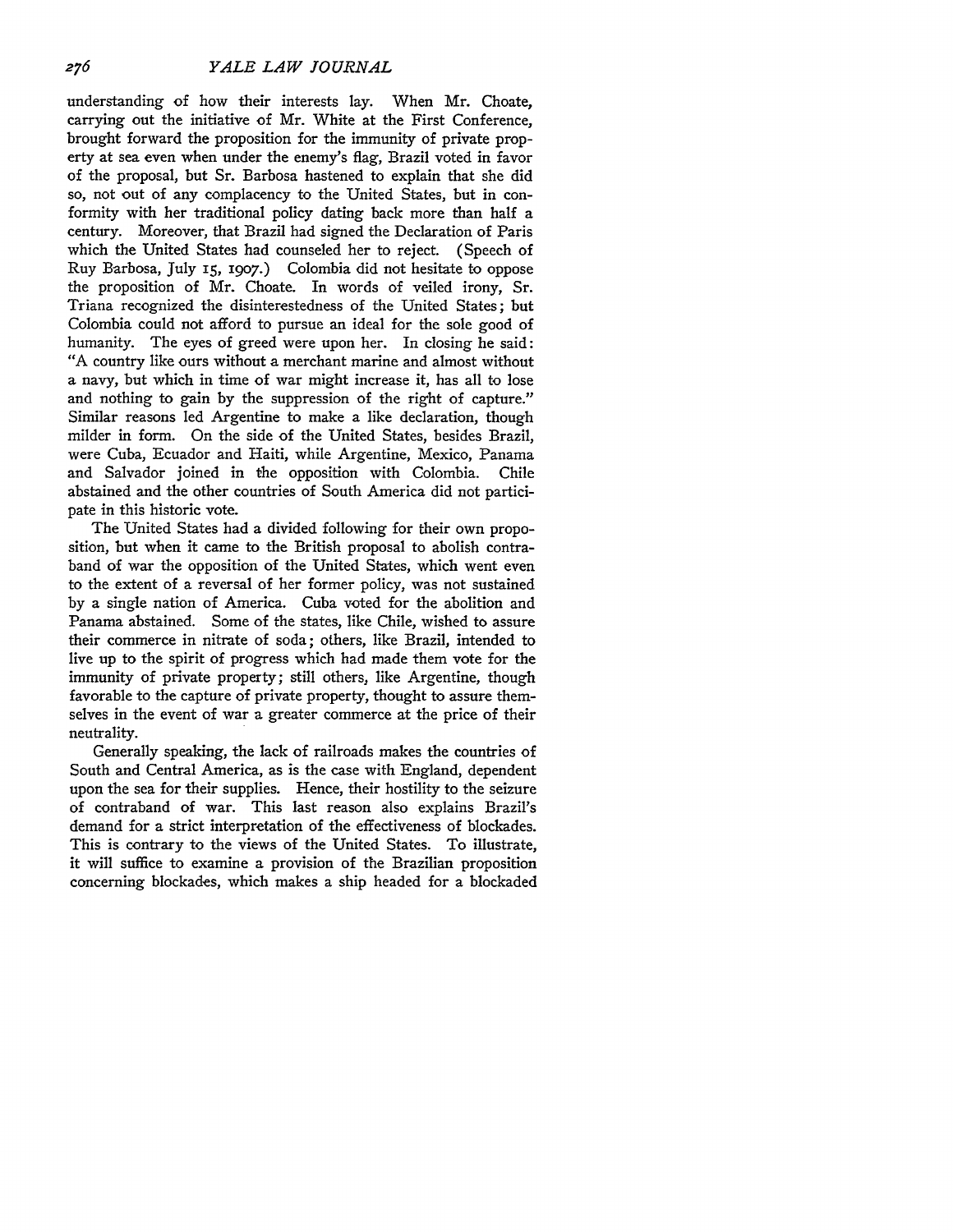port liable to capture in the neighborhood only of the blockading force, while the United States, in their proposition, would permit the seizure the moment the voyage to the blockaded port had commenced. A country like Brazil, depending upon its seaboard for its existence, cannot be too careful in guarding against any extension of the right of blockade.

Because the population of the states of South and Central America is less in density and in numbers than that of the United States; because their communication by railroads are less developed, and because they are poorer and weaker, it follows naturally that their views as to what should constitute the rules of war are at variance with those of North America. The same is true of their views for the establishment of peace.

When Mr. Choate, followed by Dr. Scott, unfolded the plan, so rich in possibilities, for a court really permanent, composed of a small number of judges in constant readiness to examine the affairs brought before them, the states of South America were favorably disposed. They felt that such a court would develop arbitration. The United States flattered their national pride by proposing to apportion the judges among the forty-five countries represented at the Conference, so as to take into account not only the number of inhabitants of each, but the different systems of law and principal languages. Among the latter, Spanish would, of course, figure. They were happy to find in the project, as outlined by Dr. Scott, solicitude for their language as well as security for the maintenance of their law; consequently, the vote of the Americans to take up the discussion of the project was cast (August 3rd) as a unit. But harmony was at an end when the Special Committee reached the discussion of the basis for the distribution of the judges. When it was proposed to place the greatest of the South American states in a class below some of the second rate powers of Europe they were loud in their indignation. The authors of the project--it must be said to do them justice-felt that the total representation of South America would be great in any event; that entering for the first time into the European concert Latin America might be expected to take a modest attitude and allow to some of the rather insignificant European states with glorious pasts but little in the present, a place which they might hold in the limited horizon of Europe, but to which they were by no means entitled when their influence, actual and potential, was compared with the foremost states of Latin America. It seemed hopeless otherwise, in the tangle of European alliances and royal marriages to find any workable plan. The main difficulty in finding a solution was due to Brazil.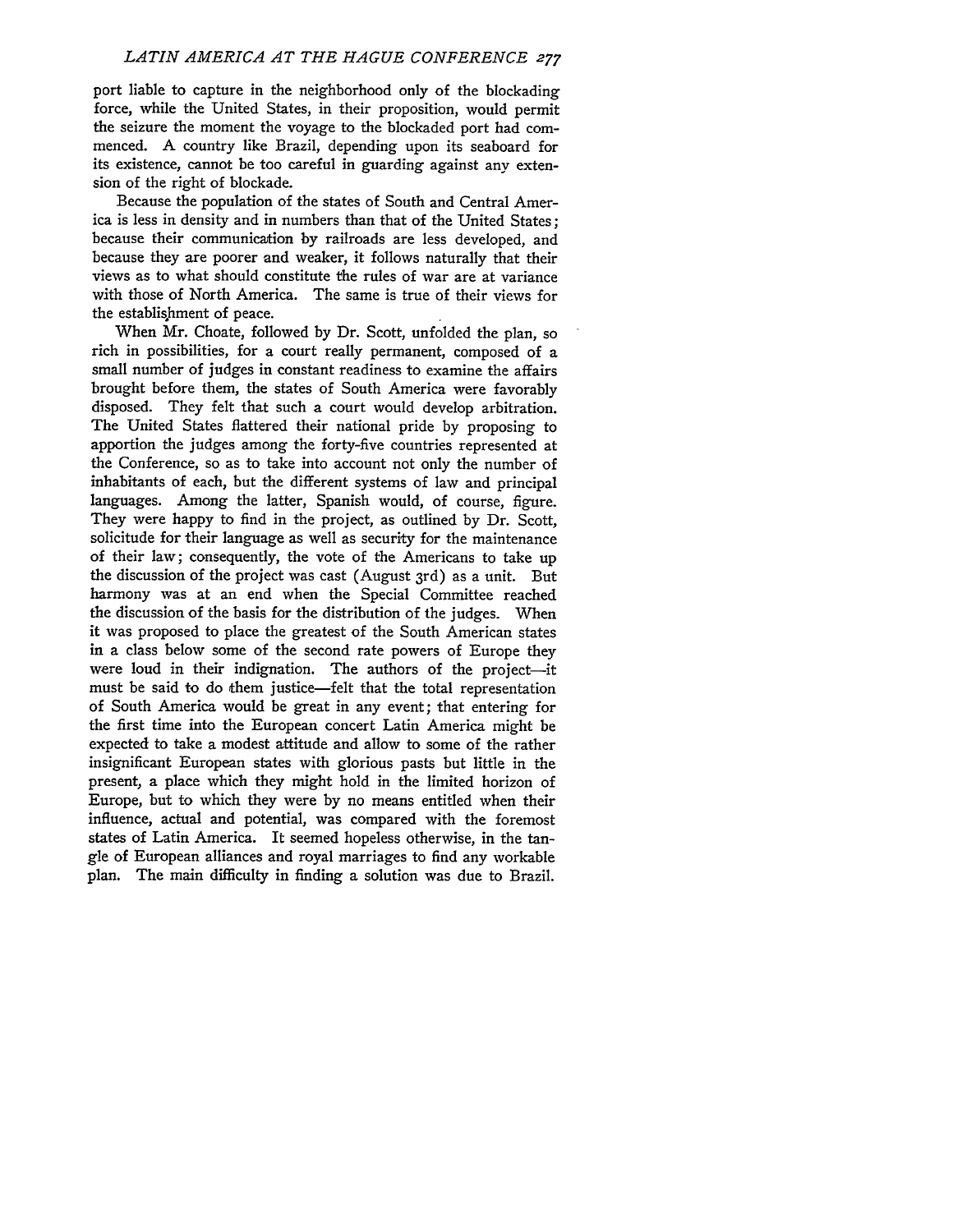The jealousy of certain South American states would have made them vote against any proposal which ranked Brazil above them on the score of her superior population. Argentine maintained that the development of their country made its half dozen millions weigh in the balance with Brazil's score. August 17th Dr. Scott submitted a preliminary plan of distribution in which Brazil found herself in the third class with Argentine and Chile, and among European countries placed in this class were to be found Denmark and Roumania.

At the next meeting, Sr. Ruy Barbosa, in a remarkable speech attacked the American plan, and all the countries who felt aggrieved by the proposed apportionment of the judges rallied to his support. The Brazilian ambassador dissected the American proposition and showed up its glaring inconsistency with the principal of the equality of states. He had the whip handle and 'he used it. Perhaps few of the delegates believed in the time-honored theory of the equality of states, but it would hardly have done to say so. The Brazilian delegate employed his great oratorical talent to prevent the success of the American project. Many times the original proposition was modified to try to give satisfaction to the legitimate demands of all states, but Sr. Barbosa, with the greater part of South America at his back, prolonged his opposition. At bottom the states of South America felt that every day brings an advance in the economic and political development of South America and adds to their power and influence throughout the world. They did not desire to see a court established on the basis of their present status in the family of nations-just as Germany, feeling she has no room to grow, opposed obligatory arbitration which would have a tendency to maintain indefinitely the actual territorial distribution of the world.

While it is true that Sr. Barbosa's opposition prevented the arrival at any agreement as to the system for the selection of judges, he seems at the very end of the Conference to have helped to secure the unanimous approval of the remaining articles of the court project by the Conference with the expression of its desire for the actual establishment of the court as soon as the signatory powers might agree upon the method of choosing the judges.

### III.-SOUTH **AND** CENTRAL AMERICA IN **TIEIR** RELATIONS WITH ONE ANOTHER.

The relations of the states of South and Central America amongst themselves were most interesting from a political point of view. It sometimes happened that their interests lay together in some one question, as in the case of the abolition of contraband, or the deter-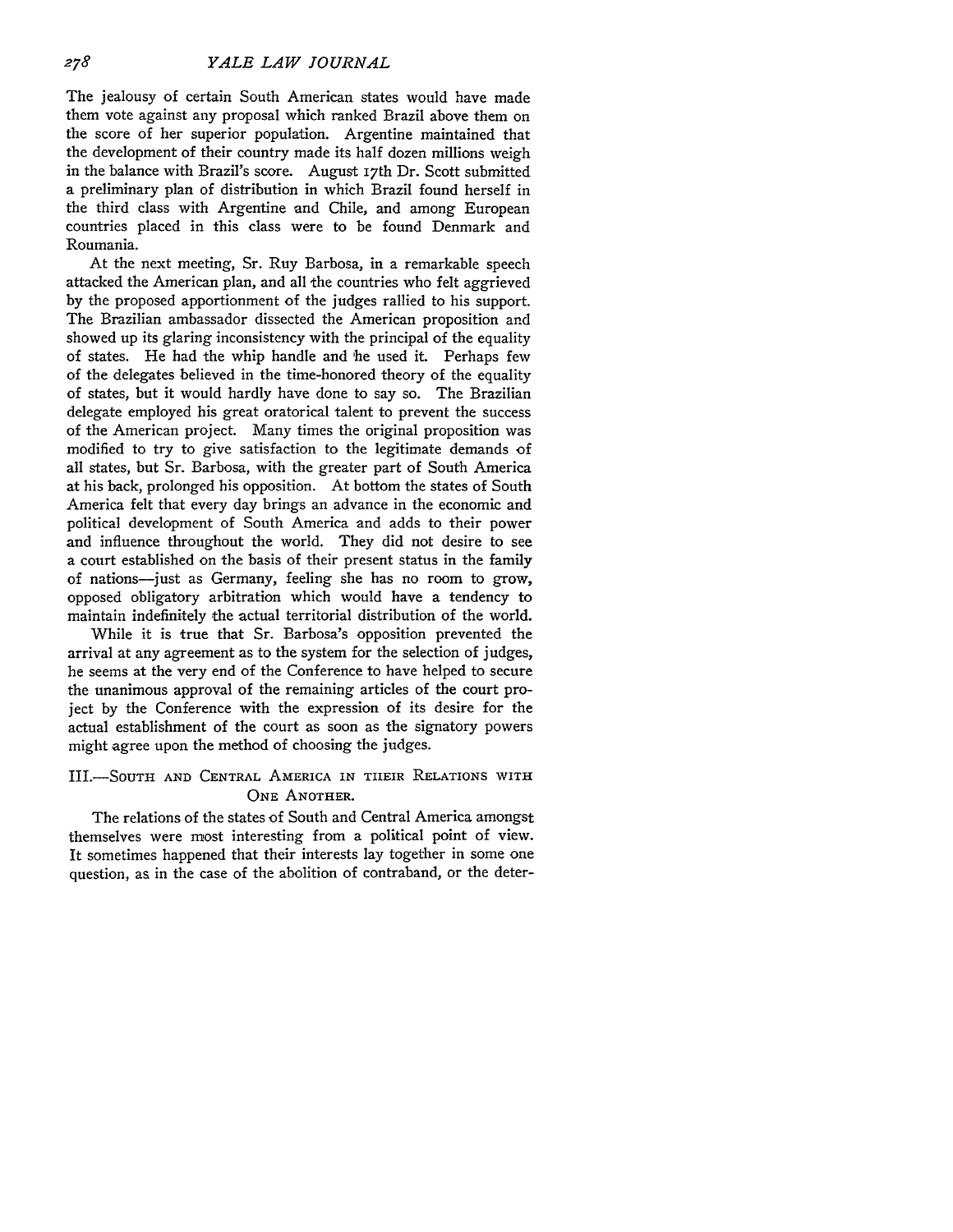# *LATIN AMERICA AT THE HAGUE CONFERENCE* **<sup>279</sup>**

mination of the principle to serve as a basis for the apportioning of the judges of the Permanent Court. In general, however, their interests were opposed, as in the instances of the immunity of private property and the forcible collection of debt, and these differences between the states were, if anything, accentuated by the rivalry between their delegates. Brazil, championed by her learned orator, and Argentine, supported by the eloquence and juridical attainments of Dr. Drago, contested the leadership of South America-an honor which not a few countries of Europe might envy. But from under this praiseworthy rivalry peeped out political antagonisms; words were spoken which smelt the powder and theories which seemed to contemplate war propounded. In the Third Commission (rights and duties of neutrals) Sr. Barbosa brought forward an amendment to authorize the delivery to a belligerent of vessels of war under construction in a neutral state, provided they should have been ordered six months before the outbreak of the war. A state might, in this manner, by renewing her orders every six months, be sure of securing delivery of all the ships she might need. It is significant that in a subsequent session, Dr. Drago attacked this proposal with great vigor-so forcible was he that it seemed as though Argentine felt herself menaced.

During the first few weeks of the Conference it was bruited about among the Latin Americans that Brazil, unmindful of her duties as a State of South America, followed in the wake of North America. This idle rumor, perhaps put in circulation by the enemies of Brazil, may have wounded the sensitive temperament of the first Brazilian delegate and have inclined him more strongly to that opposition to the American proposals which has had such lamentable consequences. Difficult as it is to explain the hostility of the other South and Central states towards Brazil, it is useless to deny the fact, but Sr. Barbosa, by marshalling the discontent of South America against the Permanent Court project did much to mollify this feeling, at least as far as the Conference went. It may be hoped that the precedent set by Argentine and Chile in peaceably settling their rivalry when at the very verge of war may not be departed from in South America nor elsewhere.

# IV.-GENERAL INFLUENCE UPON THE DEVELOPMENT OF LAW.

What part has Latin America played in the progress and success of the Second Peace Conference? She has shown, in a most emphatic manner, that she must be heard upon all questions, and that when united, her veto to any proposition is decisive. But further, she has shown capacity to construct.